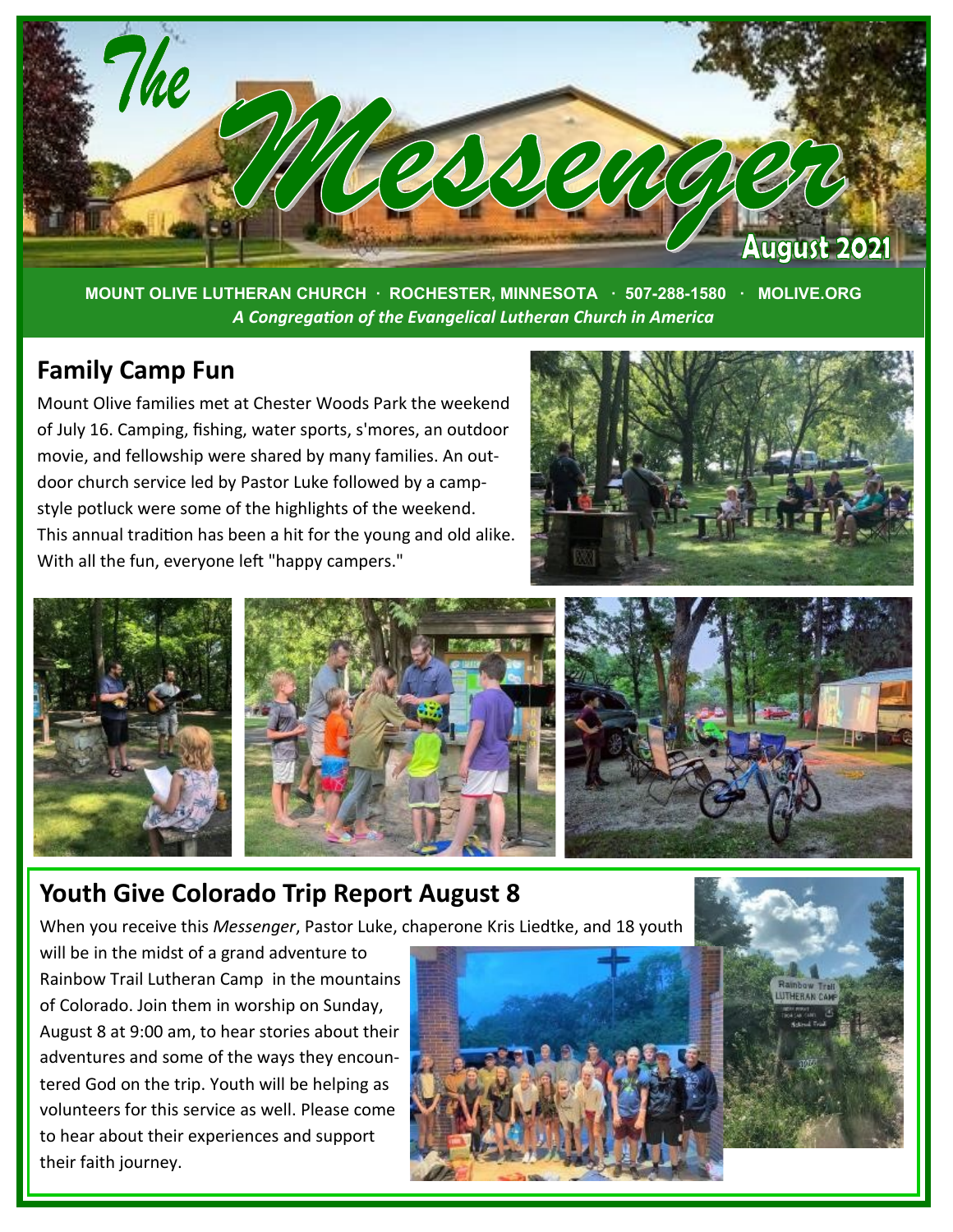# **Congregational Life**

## **2022 Offering Envelopes – Request Them If You Want Them!**

Envelope usage is down considerably due to growing use of online giving options like Simply Giving and website payment. This year, we will only be ordering offering envelope boxes for the families who actually want them. So, if you wish to have offering envelopes for 2022, please send Bill Hollander a note at [bill.h@molive.org,](mailto:bill.h@molive.org) call him at church, 507-288-1580, or drop a note in the offering basket or the office drop box (next to the mailboxes in the hallway). Additionally, if you would like to convert to electronic giving, he can help you set up that simple process. Thanks!

### **"Held in Pentecost" Adult Forum**



**What: Seasonal Celebration of Pentecost When: Sunday, August 22 10:00-11:00am Where: The lawn or gathering space. Who's invited: YOU, silly, and everyone! Please register so we can order refreshments and gifts for you.**



Our big congregational picnic kicked off our "Held in the Seasons:

A Year of Noticing" project. Our thanks to Rev. Dr. Jan Rippentrop-Schnell for her preaching and workshop-leading that day, and thanks to all who attended! Now, we get to mark each distinctive church season as it comes to us. Our first seasonal treat will be an adult forum, our first since pandemic time. Our guest presenter will be Julie Stevens, Director of Contemplative Practices at Gloria Dei Lutheran in Rochester. Julie is a super-creative spiritual director who will bring her gift for listening and passion for connecting with the natural world. As she leads us to deepen into this Green season, we'll have special refreshments from one of our favorite local spots, music led by Travis and Richard, and each participant will take home a touchstone gift to mark this season. (Thanks, Calvin grant!) **Please plan to attend by registering at the Gathering Area table or at this link:**  [www.signupgenius.com/go/20f0449a5a92aa1fb6](https://www.signupgenius.com/go/20f0449a5a92aa1fb6-held)-held

**Ability Building Center (ABC) Is Back!**

We are excited to say that ABC has resumed some of their cleaning services! They started back at Mount Olive on the  $8^{th}$  of July and will be providing their fantastic cleaning services to us on Monday and Thursday evenings each week.

For those who aren't familiar with this, ABC is a local company that provides employment opportunities for people with disabilities. They have been taking care of Mount Olive for MANY years but, due to the pandemic, were unable to have their employees on-site. That has now changed, and we are grateful that they are able to be back with us.

# **Sunday Fellowship Coordinator Position Open**

Do you love working behind the scenes, providing treats and coffee for guests? Do you find joy in expressions of hospitality, by helping people enjoy a time of fellowship following worship? Are you also an organized person, who can also organize others? If all these things sound like you, you are invited to apply for a small, but very important position at Mount Olive, the Sunday Fellowship Coordinator. This is a paid position, and its main task is to organize the Sunday Morning Coffee Hour. A full job description is available, and our Director of Congregational Life, Nancy Britson, is more than happy to answer any questions you might have.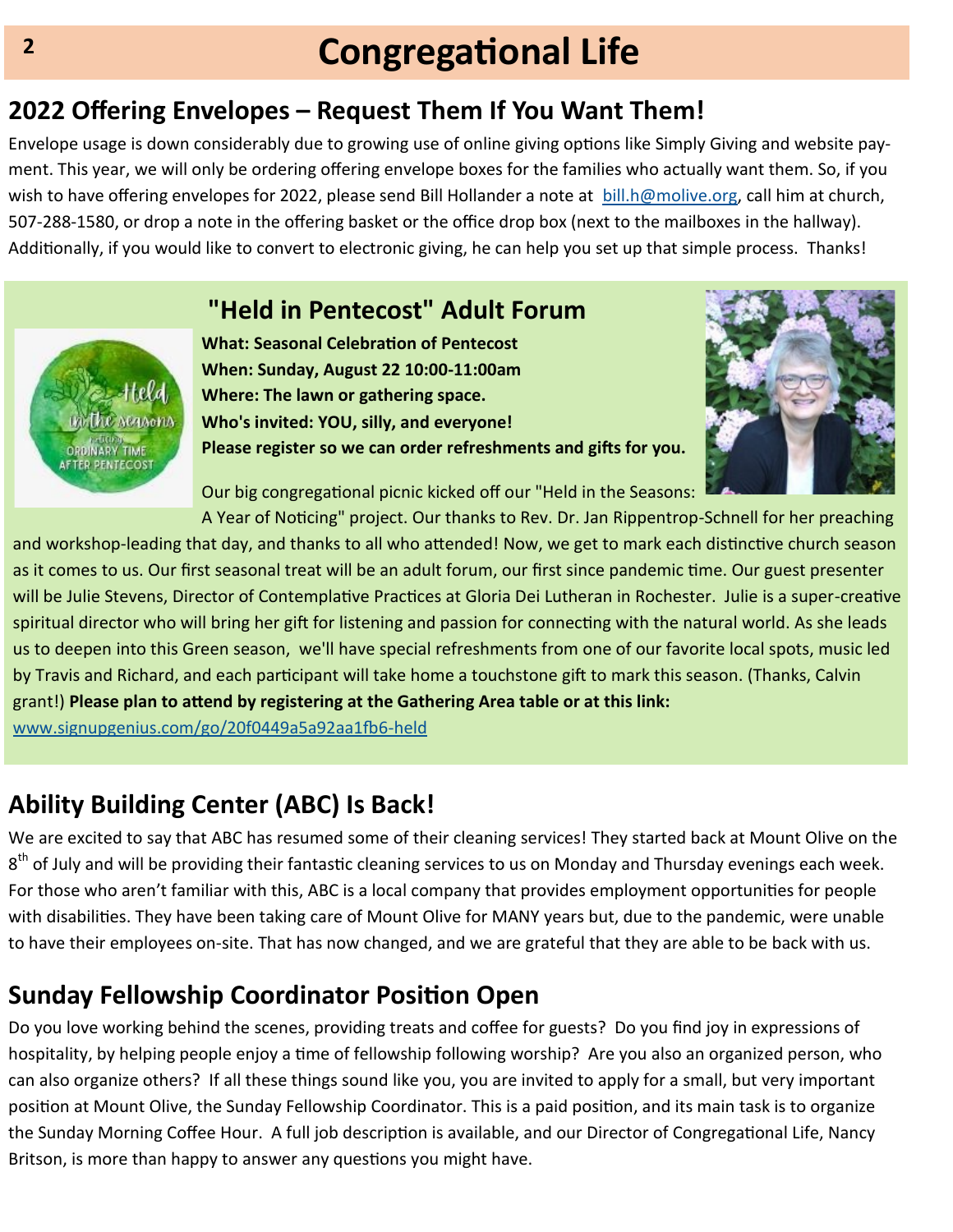# **Worship**

## **Miriam Hanson preaching August 1**

Our seminarian, Miriam Hanson, newly graduated from Trinity Lutheran Seminary in Columbus, Ohio, will be our guest preacher on August 1. Miriam will update us on her plans to attend Princeton Theological Seminary to receive training in theology and environmental studies. To show our support for Miriam, we invite you to make a gift to the Keith and Mary Beaver Seminary Scholarship Fund to support Miriam in this new venture. Envelopes are available on the Welcome Desk at church, or you may contribute using the "[donate now](https://www.eservicepayments.com/cgi-bin/Vanco_ver3.vps?appver3=Dc8dzPGn4-LCajFevTkh9F9GbHqgqEMO1jvDwDsoftfhZsGoT3E4QZELbqgqSdJW7ZFaBI7MrFktICLGr5LHcWsE5sFcP5W_q6OpXQTy0tHBdYg0q5lJPVDnwR83jngRk0PpduXvnt8gXUeZjQYbn1-qHJH3PAfZ3BieGkIatNw=&ver=3)" button on the Mount Olive website. Indicate "Hanson Scholarship" in the comment area. Thank you.



# **Minnesota Adult/Teen Challenge to Present**

On Sunday, August 22, several staff members and clients from Minnesota Adult/Teen Challenge (MNTC) will be present in morning worship to tell about their ministry. MNTC is a Christian ministry that helps people with addictive behaviors to begin again to find their way to wholeness. This will be their third visit to Mount Olive, and although



they will not be bringing the large choir that usually accompanies their presentation, it still promises to be a very inspiring morning. Be sure to come and bring a friend!

## **Mount Olive Choir Plans for Fall**

What will choir look like this fall? We're not sure yet. Hopefully choir can be in-person again, but that may not be possible yet depending on everyone's comfort level. Assuming that we can be in-person, rehearsals will resume on Wednesday, September 8 at 7:30pm. If you're interested in joining choir this year, please email Travis for more information.



# **Worship Volunteers Needed**

Worship volunteers are needed this summer to keep our indoor services running smoothly and to make everyone feel safe and welcomed each Sunday morning. Volunteers help with greeting, ushering, reading the lessons, leading prayers, serving communion and more. At this time, we will be asking that all volunteers are fully vaccinated as a safety precaution. If you would be willing to help out, please click here to sign up: [www.signupgenius.com/](https://www.signupgenius.com/go/20f0449a5a92aa1fb6-mount1) [go/20f0449a5a92aa1fb6](https://www.signupgenius.com/go/20f0449a5a92aa1fb6-mount1)-mount1 or contact Nancy Britson, Volunteer Coordinator, with your availability or questions[—nancy@molive.org](mailto:nancy@molive.org) or 507-288-1580 ext. 202. Training is available.

# **August Worship Schedule**

For the month of August, the current worship schedule continues: **Sunday, 9:00 am**—Indoor Worship in the sanctuary **Sunday, 11:00 am**—Tailgate Worship in the parking lot **Online Worship**— Livestream each Sunday at 9:00 am, available on the Mount Olive YouTube channel after 10:00 am on Sunday.

#### [www.youtube.com/channel/UCqQHpLrP](https://www.youtube.com/channel/UCqQHpLrP-lcwjKDOlwIGwdA)-lcwjKDOlwIGwdA

The fall schedule is still in the works and will be shared as soon as it is available.

### **Flowers in the Sanctuary**

If you would like to provide flowers on the chancel, sign up at the Gathering Area cabinet where you will find the calendar and payment envelopes. Place orders for special occasions or in memory of loved ones. Please write your name and the designation for the flowers on both the calendar and the payment envelope. Your envelope may then be placed in the offering plate or the office drop box. Thank you!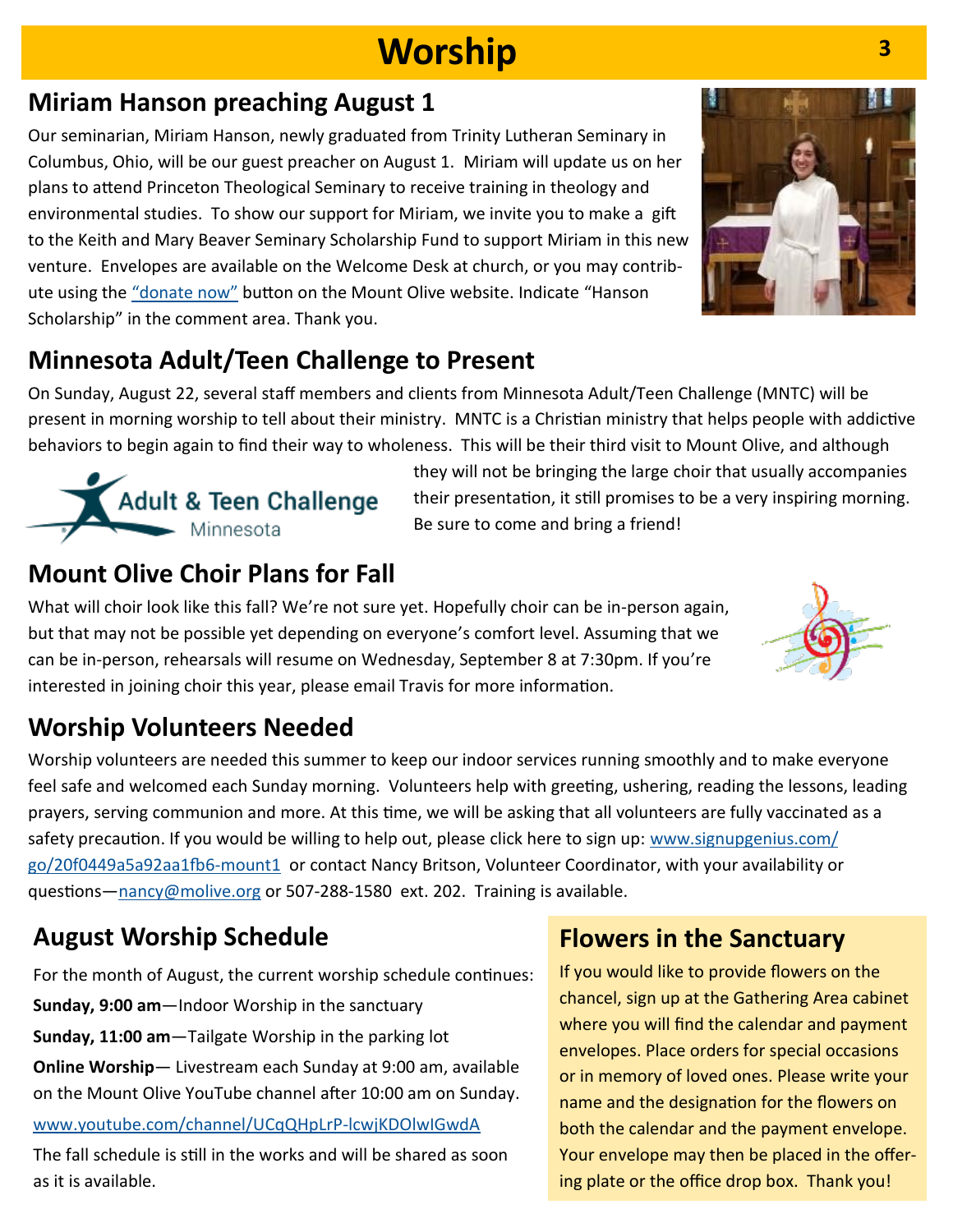# **Education**

### **VBS – August 11**

Mount Olive is going to try something new and host an evening of Vacation Bible School on Wednesday, August 11 at 5pm. Join Pastor Luke for songs, a skit, games and more! This will be for kids of all ages, and parents are encouraged to stick around as well. It will happen on the front lawn. Following our program we will have games and a grill out! Everyone is welcome to come for the fellowship and food which will begin shortly after 6:00 pm. Please RSVP to Pastor Luke so he knows how many to plan for both for the VBS program and for the grill out – [luke@molive.org.](mailto:luke@molive.org)





### **Sunday School Plans for Fall**

Families with younger kids are still navigating some of the challenges of this pandemic as their children under 12 don't have access to vaccines. Due to this, we are going to try something new for Sunday School this fall. The current plan is to meet masked in a larger group. We will sings songs together, listen to a Bible story, and then break into smaller groups for discussion and activities. This new format encourages parent and inter-generational participation. Pastor Luke is planning to provide online resources as well for those that still aren't comfortable attending in-person. Watch for more details and the Sunday time schedule to come in early September.

### **Pastor Glenn to Lead Genesis Bible Study**

This fall, Pastor Glenn will lead a study of the book of Genesis, one of the most important books in the Old Testament. Much of our theological understanding regarding human origins, the origin of sin and evil, and God's response to brokenness and sin, comes from our reading of the book of Genesis. This 8-session study will be held both in-person and via Zoom technology to accommodate people's schedules and comfort levels regarding in-person gatherings. The schedule is as follows:

- Wednesdays at 7:30 pm, via Zoom, September 8 October 27.
- Thursdays at 10:30 am, in the church library, September 9 October 28.

As always, friends are welcome. Sign up and order a study book (\$10) at church or by calling the office, 507-288-1580.

### **Suggested Reading by Pastor Glenn**



This summer I attended the Interfaith Lecture Series at the Chautauqua Institution in upstate New York and, as part of the Series, I had a chance to hear economist and author, Heather McGhee, speak. She is a person of exceptional gifts, who has, in her research, documented how much hurt has been caused to our whole country by societal practices which have disallowed people of color from fully living the American dream. Her recent book, *The Sum of Us: What Racism Costs Everyone and How We Can Prosper Together*, has become a best seller. I highly recommend this book to understand what our racial divide has cost us all, and how much better we are as a country when we face our problems as a society together.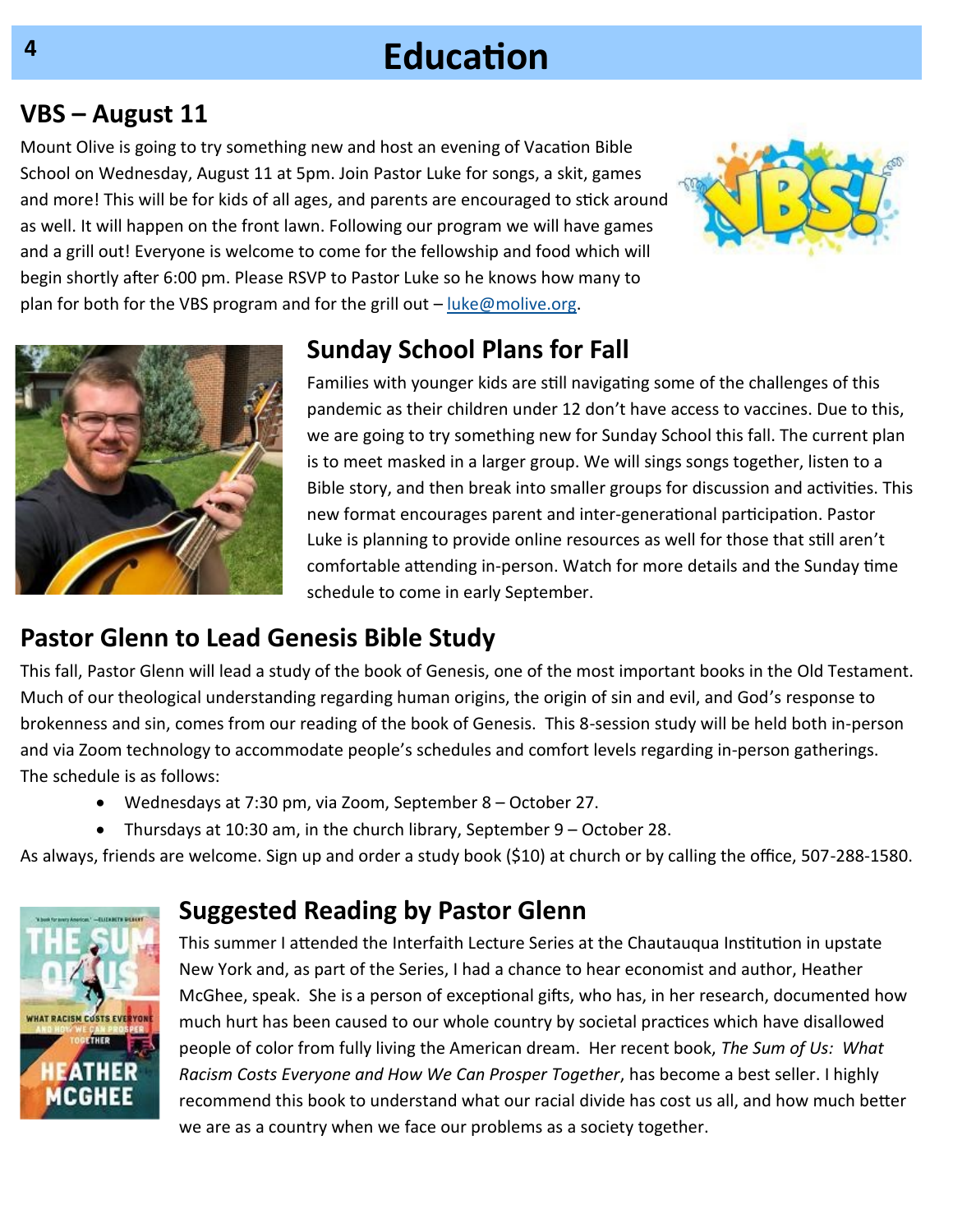# **Fellowship**

#### **Monday Book Group Plans for New Season**

The Monday Book Group has selected its list of books for 2021/2022 and will begin meeting monthly this fall. Some of their meetings will be in person and some on Zoom. At their meeting on **September 13**, which is planned to be in-person, they will discuss *The Boy Who Harnessed the Wind* by William Kamkwamba & Bryan Mealer. Interested readers have the opportunity to order all the books selected for the year. A book list and order envelopes are available on the Gathering Area cabinet or you may contact Nancy Britson in the church office for more information– 507-288-1580 or [nancy@molive.org.](mailto:nancy@molive.org) Book orders are due by Friday, **August 12.** If you would like to be added to the

email list for the group, sign up in the Gathering Area or contact Jodi Schoer at [mjschoer@charter.net.](mailto:mjschoer@charter.net)

# **Ripe Olives Gatherings**

There is a plan for the Ripe Olives, Mount Olive's group for retired folks, to meet this fall. We'll meet the 2nd Friday of each month at 9:30 am in the Fellowship Hall. We plan to serve a simple continental breakfast, coffee, and juice. We hope for in-person meetings, but if safety, or the weather, do not comply, we can transition to a Zoom format. Here's the planned line-up for fall:

- **September 10**—Rev. Emily Carson, Assistant to the SEMN Bishop, will present "God in the Garden" The garden is a holy space in which we can encounter the divine mysteries of growth, life, death and regeneration. During our time together, we will explore several spiritual practices related to gardening.
- **October 8**—Paul Johnsen will bring us up-to-date on everything related to electric vehicles
- **November 12**—Bill Hollander will tell about his experiences serving in the Army in Afghanistan
- **December 10**—Christmas Songs Around the World with Travis Beck

Watch for more information in the coming months. Contact Nancy Britson in the church office with questions or to be added to the email list for notifications-[nancy@molive.org](mailto:nancy@molive.org) or 507-288-1580.

# **Women's Summer Bible Study Wraps Up**

The last session of the women's summer Bible study, led by Elaine Monson, is

coming up on Tuesday, **August 24** at 10:00 am in the church library. All women are welcome to attend. The study, entitled "Just Love part 2: Just L.I.F.E. (Liberation Is For Everyone!)" by Rev. Angela Khabeb is available for free from *Gather Magazine*. If you'd prefer a printed copy, ask Nancy Britson [\(nancy@molive.org](mailto:nancy@molive.org) ) in the church office. For a download of the study visit the following link: [https://www.gathermagazine.org/summer](https://www.gathermagazine.org/summer-2021-just-love-part-2/)-2021-just-love-part-2/. Author-led videos of the June and July studies are also available.

June Video link: [www.gathermagazine.org/angela](https://www.gathermagazine.org/angela-khabeb-leads-gathers-june-bible-study-session-of-just-l-i-f-e/)-khabeb-leads-gathers-june-bible-study-session-of-just-l-i-f-e/ July Video link: [www.gathermagazine.org/angela](https://www.gathermagazine.org/angela-khabeb-leads-gathers-july-bible-study-session-of-just-l-i-f-e/)-khabeb-leads-gathers-july-bible-study-session-of-just-l-i-f-e/

# **Women's Small Group Studies Begin in September**

In September, Mount Olive's women's small groups will begin their program year. Groups meet at a variety of times, some online and some in-person. The small group studies for 2021/2022 will once again be from *Gather Magazine*. This fall's study is *The Gift of the Spirit* written by Rev. Sara Olson-Smith, associate pastor at St. Paul Lutheran Church, Davenport, Iowa. Go to the *Gather Magazine* [website](https://www.cambeywest.com/subscribe2/?p=GAT&f=custcare) or call (844)409-0576 to start your subscription. Two copies of the magazine will be available in the church office. Pastor Glenn leads a monthly session for the study leaders. The first session is **September 7 at 5:30 pm** in the conference room at church**.** Contact Regina Seabrook, Mount Olive Women of the ELCA President, with any questions or interest in joining a small group - rseabroo@gmail.com.

**5**





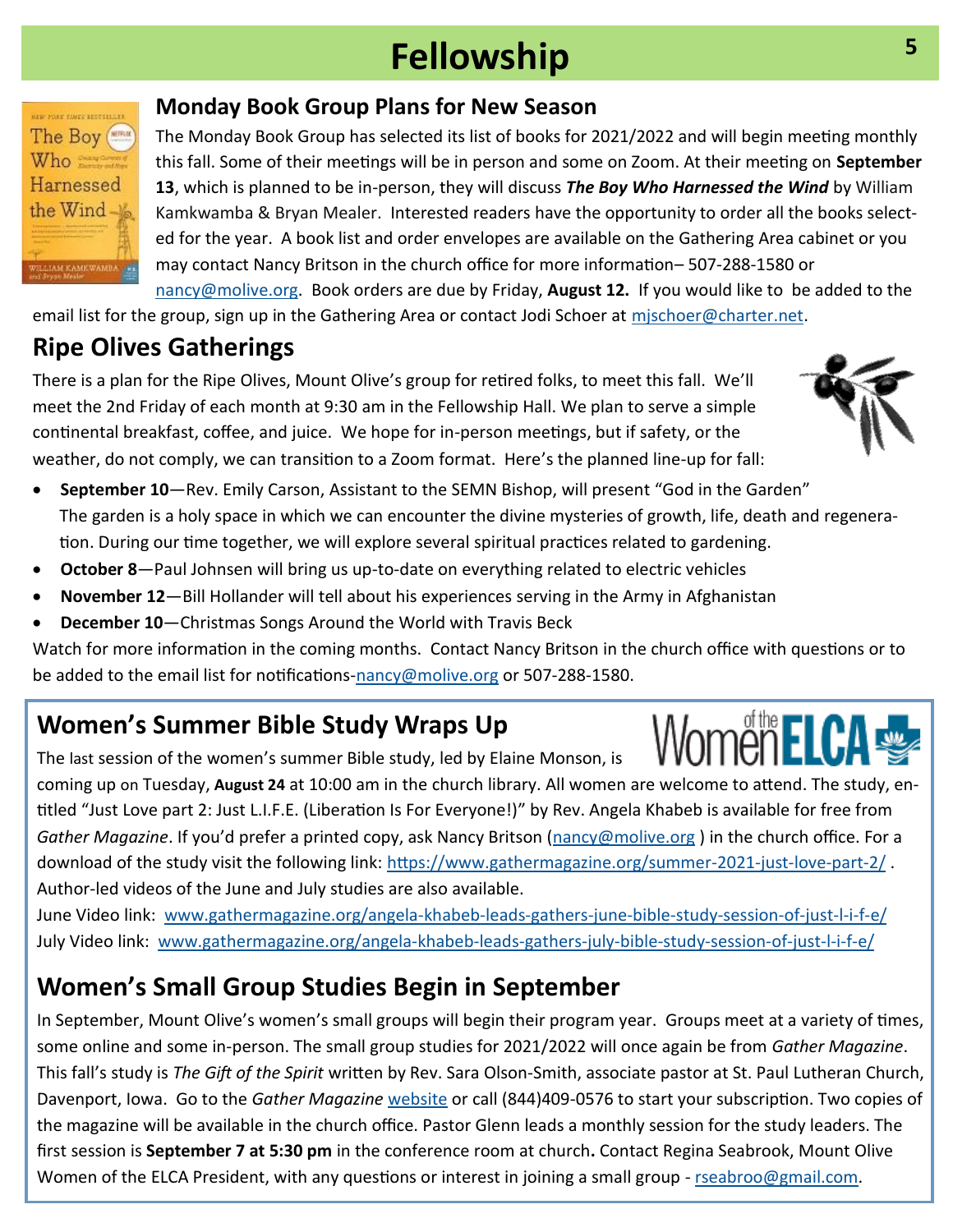

#### **Olive Branch Church**

**What:** A relaxed time of outdoor church goodness **Where:** [Little Thistle Brewing Co](https://littlethistlebeer.com/)(2031 14th St NW Rochester, MN 55901) **When:** Mondays 5:30-7pm **Who:** You and everybody! We're not looking for "members", just folks who love the Olive Branch vibe.



Lisa and Richard are thrilled to invite you to Olive Branch church this summer! Join at Little Thistle patio for Word, music, faith, questions, and all manner of goodness each Monday evening at 5:30 pm.



### **Olive Branch at Berne Pizza Artisan Market**

Did you know that Olive Branch has an Artist Collective? We are a group of creative people who enjoy being creative in fellowship with one another. You can visit us and peruse our art at the Berne Wood-Fired Pizza Artisan Market Night - August 4, 2021, 4:30 – 8:00 pm. This is a wonderful promotional opportunity for Olive Branch and we will have wall art and greeting cards for sale. There will also be live music and wood-fired pizza, so bring your lawn chairs and plan to stay for the evening. For more information on the concert or to pre-order pizza: <https://www.bernepizza.org/concerts>

### **Save The Date: Rochester Pride 2021**

Plans are underway for Rochester Pride at Mayo Park on September 25, 2021,  $12 - 5$  pm. Olive Branch will have a display, and we are excited to be there to celebrate the gifts and blessings of the LGBTQIA+ community! If you would like to be a part of the Olive Branch contingent, contact Pastor Lisa [lisa@molive.org.](mailto:lisa@molive.org)



# **Service**

### **"God's work. Our hands." Sunday, September 12, 2021**

Each year, we look forward to this opportunity to celebrate who we are as the Evangelical Lutheran Church in America – one church, freed in Christ to serve and love our neighbor. Service activities offer an opportunity for us to explore one of our most basic convictions as Lutherans: that all of life in Jesus Christ – every act of service, in every daily calling, in every corner of life – flows freely from a living, daring confidence in God's grace. We are planning to offer many ways to get involved. We will have some take home projects, projects to complete in-between services, and weather-

permitting, projects to complete after the Tailgate worship. You will also have the opportunity to donate funds to some of our ministry partners. Please watch for the full list of projects and more details in the September Messenger. If you have project ideas or are willing to help, please contact Carrie Fletcher[—carrie@molive.org](mailto:carrie@molive.org)



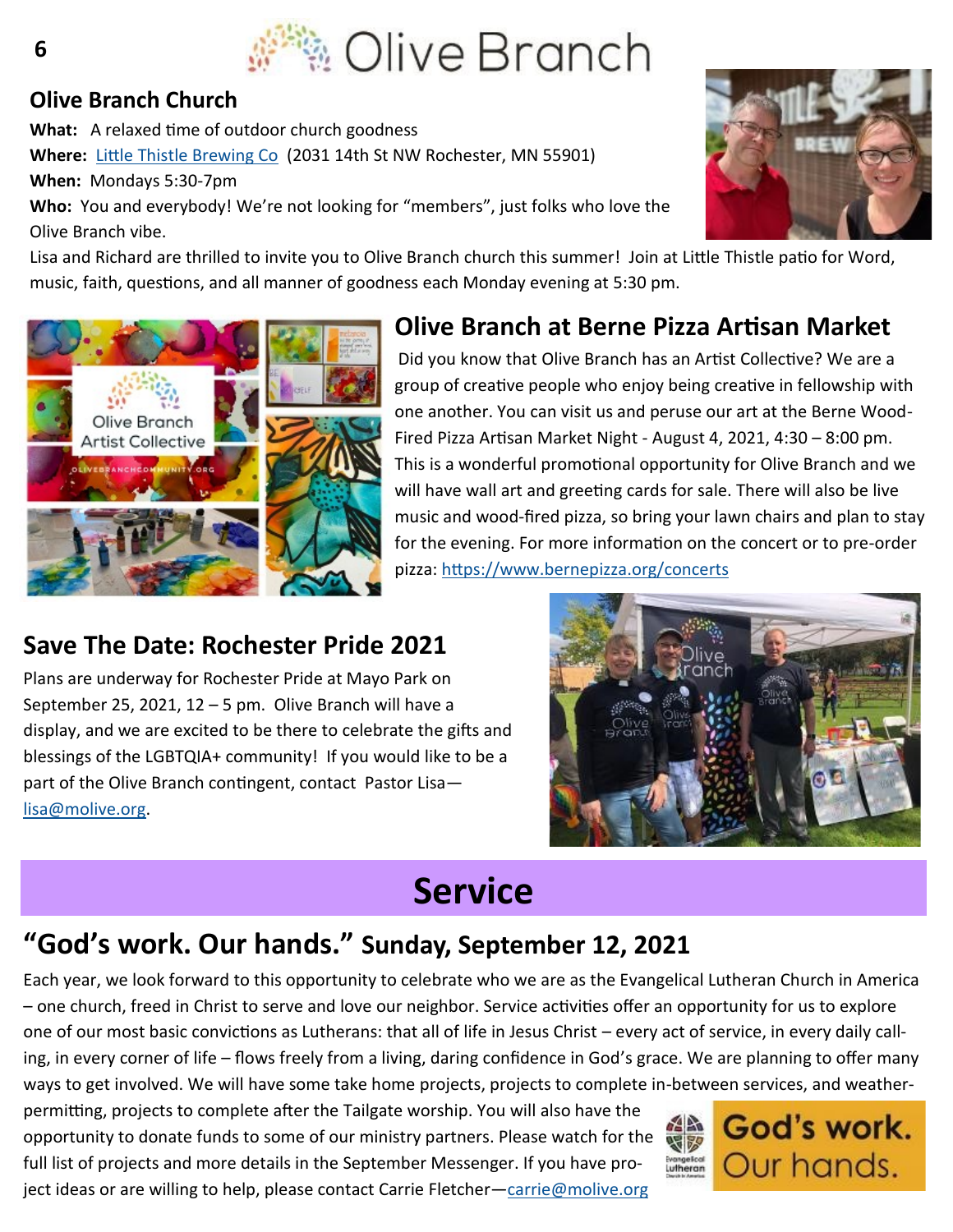# **Service**

### **Mount Olive Quilters**

The Quilting group at Mount Olive is in need of fabric donations for making the quilt tops. **Mount Olive Quilters**<br>The Quilting group at Mount Olive is in need of fabric donations for making the quilt tops.<br>They cut out 11, 8, and 6 inch squares of cotton fabric for the tops. Currently, they have no fabric

available to be cut for the tops. Donations of clean, cotton fabric may be left in the cupboard in the Gathering area. There are packages in that cupboard of baby and large quilt top squares that need to be sewn as well. The Quilting group continues to meet every Thursday at 9:00 am in the Fellowship Hall. Contact Elaine Monson, 507-272-6404, if you have any questions or have a larger quantity of fabric to donate.



### **Dorothy Day House**

Dorothy Day Hospitality House has resumed serving meals to their guests. Mount Olive provides the evening meal on the first Friday of each month. There are several open dates available. If you would be willing to drop off a meal or order pizza to serve approximately 14 people at 6:00 pm, please sign up at the Gathering Area cabinet or contact Jene Bodensteiner, Dorothy Day House volunteer coordinator for Mount Olive - [jbode6@icloud.com.](mailto:jbode6@icloud.com) 

### **Join Us! Legislative Wrap-Up: A Faith Perspective**

The 2021 Legislative Session has concluded! Join the Joint Religious Legislative Coalition (JRLC) leaders and community organizations to hear about policy changes to help struggling Minnesotans and our neighbors in need – and learn more about how the process works. Anne Krisnik, JRLC Executive Director, will share new laws impacting housing, emergency shelter, safety net programs and more. The event will take place **Thursday, August 5, 6:30 – 8 PM** at Mount Olive. RSVP to 612-230-3232 or Joan Miltenberger, Statewide Organizer, at *jmiltenberger@jrlc.org*.

# **Next Chapter Ministries BBQ Fundraiser**

The next date for Next Chapter Ministry's 11th Annual BBQ Cookout fundraiser is coming up on August 14, 4:00 pm to 8:00 pm. A full meal of BBQ meat and sides is available for drive-through pick up at Christ Community Church, 4400 55th St. NW, Rochester. Go to Next Chapter's website, [nextchapterrochester.org/](http://nextchapterrochester.org/bbqorder)  to order food and/or donate to their fundraiser. Next Chapter Ministry's goal is



to eradicate crime, executing a strong focus on the highest crime areas of Rochester and Olmsted County. They strive to accomplish this by taking a holistic approach to ministry that starts with faith, love, and a home.

# **Bolder Options**

[Bolder Options](http://www.bolderoptions.org/) is an innovative organization focused on healthy youth development. They offer a comprehensive mentoring program, wellness activities and leadership opportunities, and coordinate family, community, school and county resources in a united effort to support youth who are at-risk for dropping out of school or becoming involved in delinquent or unhealthy behaviors. Youth and mentors engage in goal setting, physical activity, tutoring and community involvement to build confidence, maximize potential, and encourage healthy life skills. If you have any questions about this program or to get involved, feel free to contact the Rochester office for Bolder Options located in Mount Olive or call 507-993-0554.



**Save the Date**! The annual Family Promise Concert will be held at Bethel Lutheran Church on Saturday, November 13th. There will be a silent auction and concert. Concert begins at 1:00 pm.